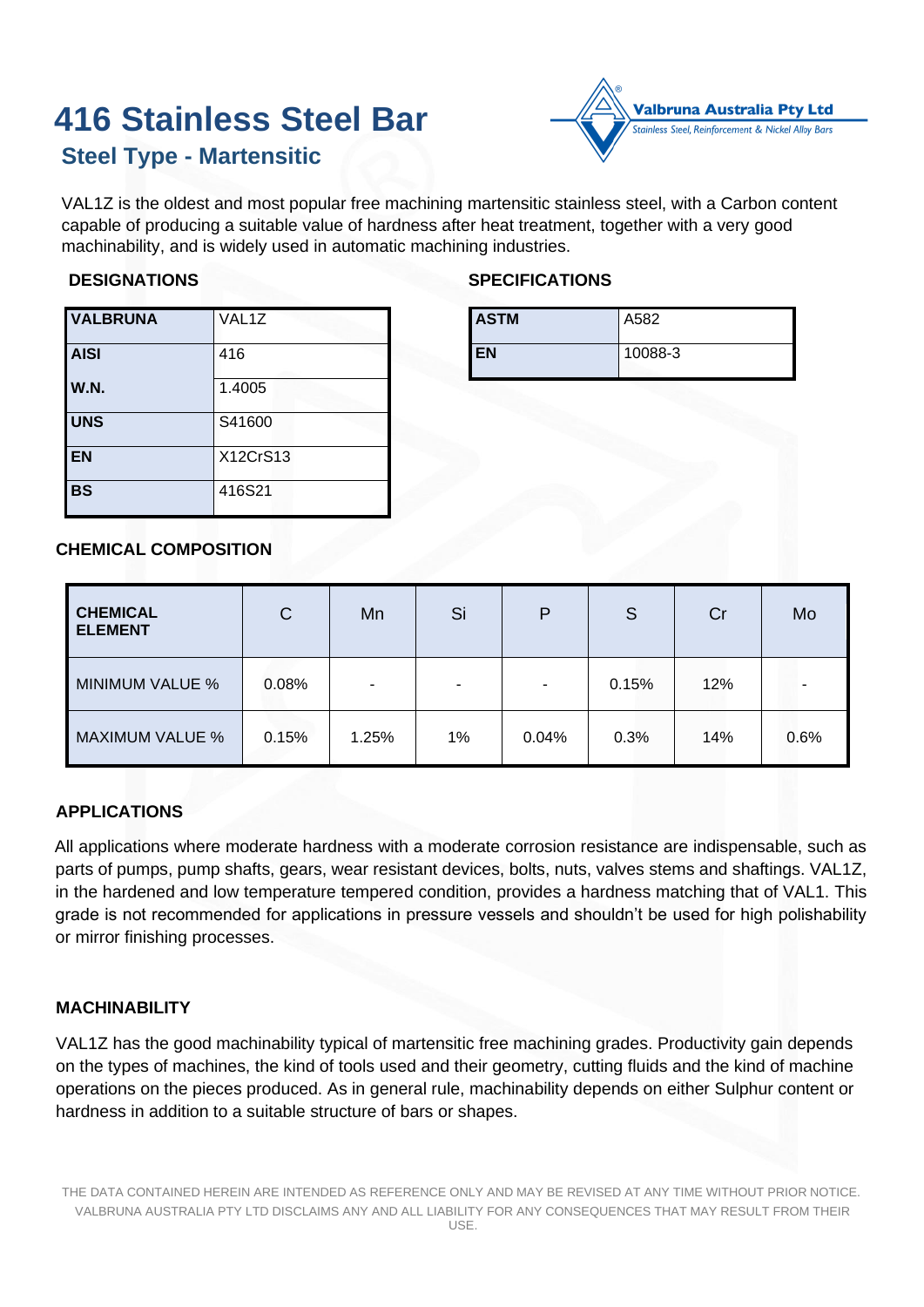#### **MECHANICAL PROPERTIES**

| <b>CONDITION</b>      | <b>SUBTYPE</b> | <b>HBW</b> |
|-----------------------|----------------|------------|
| Annealed              | Α              | 262 max.   |
| Hardened and Tempered | $H+T$          | 248 - 302  |

# **PHYSICAL PROPERTIES**

| <b>PHYSICAL PROPERTIES</b>      |                                         |                                      |  |  |  |  |
|---------------------------------|-----------------------------------------|--------------------------------------|--|--|--|--|
| <b>Physical Property</b>        | SI / Metric Units                       | US / BS Imperial Units               |  |  |  |  |
| Density                         | $7.7$ kg/dm <sup>3</sup>                | $0.278$ lb/in <sup>3</sup>           |  |  |  |  |
| Specific Thermal Capacity 20° C | 460 $J/(kg·K)$                          | $0.11$ Btu/lb°F                      |  |  |  |  |
| Thermal conductivity 20° C      | 30 W/( $m$ ·K)                          | 208.004 Btu in/ ft <sup>2</sup> h °F |  |  |  |  |
| Thermal expansion 20° - 100° C  | 10.5 $(10^{-6}/K)$                      | 5.833 (10 <sup>-6</sup> /°F)         |  |  |  |  |
| Electrical Resistivity 20° C    | $0.6 \Omega \cdot \text{mm}^2/\text{m}$ | 23.622 $\mu$ $\Omega$ in             |  |  |  |  |
| Modulus of Elasticity 20° C     | 215 GPa                                 | 31183.114 ksi                        |  |  |  |  |

# **HEAT TREATMENT**

| <b>Description of</b><br>condition | <b>Condition</b> | <b>Minimum temperature</b><br>$\mathbf{C}$ | Maximum temperature °C | <b>Cooling</b> |
|------------------------------------|------------------|--------------------------------------------|------------------------|----------------|
| Annealed                           | A                | 750                                        | 825                    | Air            |
| Hardened                           | H                | 950                                        | 980                    | Air            |
| Tempered                           |                  | 595                                        |                        | Air            |

# **HOT WORKING**

| <b>Condition</b>      | Minimum temperature °C | Maximum temperature °C | Cooling |
|-----------------------|------------------------|------------------------|---------|
| Forging / Hot Rolling | 800                    | 1100                   | Air     |

THE DATA CONTAINED HEREIN ARE INTENDED AS REFERENCE ONLY AND MAY BE REVISED AT ANY TIME WITHOUT PRIOR NOTICE. VALBRUNA AUSTRALIA PTY LTD DISCLAIMS ANY AND ALL LIABILITY FOR ANY CONSEQUENCES THAT MAY RESULT FROM THEIR USE.